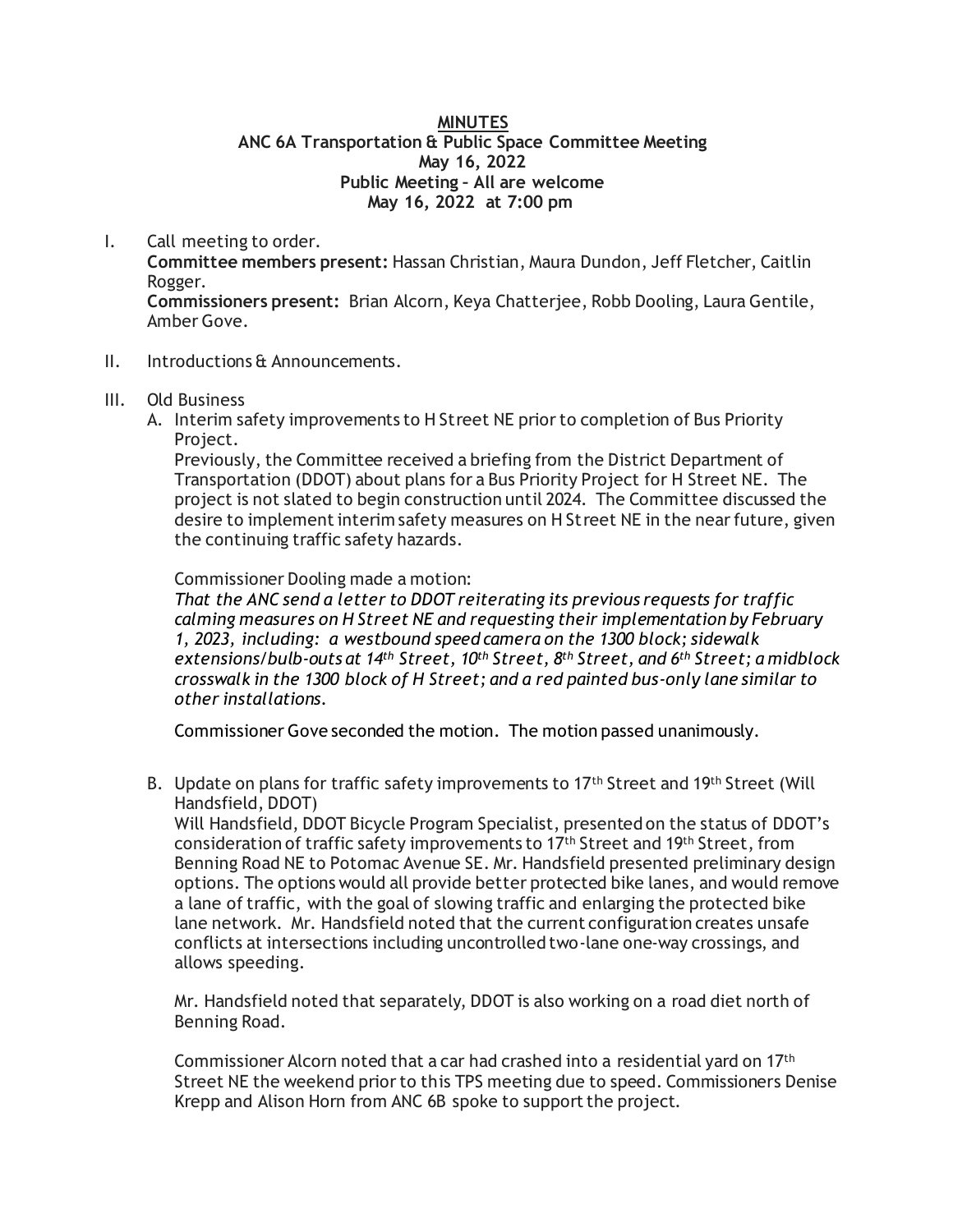Commissioner Alcorn made a motion:

*That the ANC send a letter to DDOT supporting the project to increase safety on 17th Street and 19th Street for all users, and provide the opportunity for ANC 6B and ANC 7D to join the letter.*

Committee member Christian seconded the motion. The motion passed unanimously.

C. Request for raised crosswalks on 13th Street NE adjacent to Maury Elementary School. Commissioner Gove discussed several requests that DDOT has rejected for raised crosswalks in front of Maury Elementary School. DDOT denied requests made by ANC6A on the grounds of technical barriers to installation. DDOT said it was "not allowed" to install raised crosswalks or a speed hump on the 200 block of 13th Street NE.

Commissioner Gove proposed that the ANC letter of support for Safe Routes to School refer to DDOT's claimed inability to install traffic calming to ensure the safety of Maury students. (see **New Business**)

D. Vertical safety improvements installation simultaneous with planned paving projects. Abraham Diallo, DDOT Community Engagement Specialist, discussed coordination between repaving and installation of "vertical safety improvements" (e.g., speed humps) for blocks with TSIs requesting them. Mr. Diallo explained that currently, DDOT cannot coordinate the timing of approved speed hump installation and repaving. It is a good idea, but not feasible, because the two programs have separate DDOT resources and timelines.

#### Commissioner Gove made a motion:

*That the ANC send a letter to DDOT urging coordination between the annual repaving projects and the installation of speed humps/speed tables, including a list of currently open TSIs on blocks scheduled for repaving.* 

Commissioner Alcorn seconded the motion. The motion passed unanimously.

# IV. New Business

A. Safe Routes to School legislation

Commissioner Gove discussed a Safe Routes to School bill pending before the D.C. Council that would enhance traffic safety measures near schools. Commissioner Gove noted that the bill might require the installation of the raised crosswalks in front of Maury Elementary School that DDOT had previously rejected.

#### Commissioner Gove made a motion:

*That the ANC send a letter to each D.C. Councilmember in support of the Safe Routes to School proposed legislation. In particular, the ANC supports the bill's requirement to install vertical safety features in proximity to schools, given DDOT's recent refusal to install raised crosswalks near Maury Elementary School on 13th Street NE.*

Commissioner Chatterjee seconded the motion. The motion passed unanimously.

B. Traffic issues related to RFK events